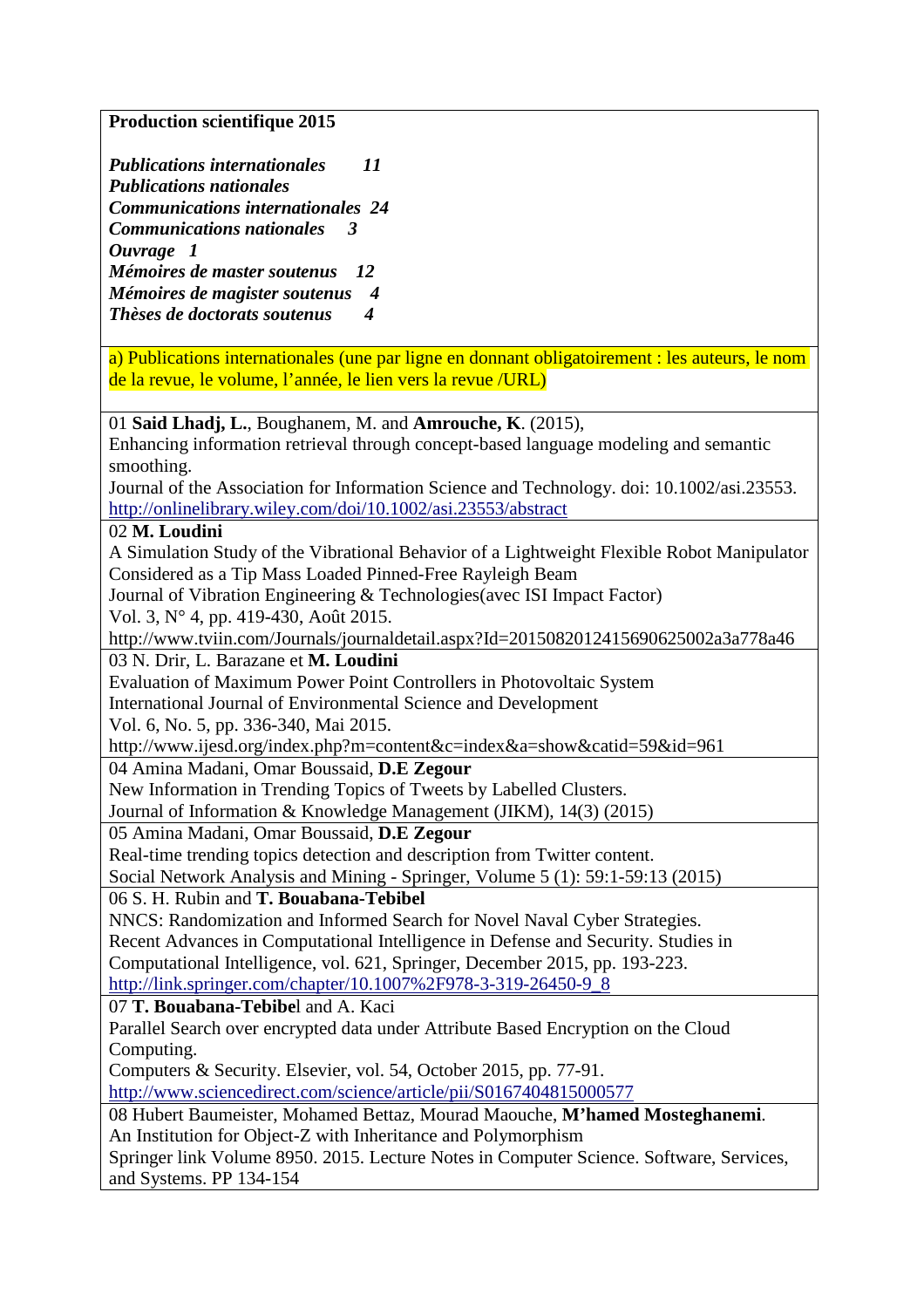http://link.springer.com/chapter/10.1007%2F978-3-319-15545-6\_11

09 A. Chebba, **T. Bouabana-Tebibel** and S. H. Rubin.

Context in Ontology for Knowledge Representation.

Advanced Computational Methods for Knowledge Engineering. Advances in Intelligent Systems and Computing, vol. 358, May 2015, pp 311-320.

http://link.springer.com/chapter/10.1007%2F978-3-319-17996-4\_28

10 **T. Bouabana-Tebibel**, S. H. Rubin, M. Bennama

Forward and backward analysis of weak sequencing specification. Formalisms for Reuse and Systems Integration.

Advances in Intelligent Systems and Computing, Springer, vol 346, April 2015. http://link.springer.com/chapter/10.1007%2F978-3-319-16577-6\_2

11 **L. Bouzar**, S. Benferhat, **T. Bouabana-Tebibel**

Instantiated First Order Qualitative Choice Logic for an efficient handling of alerts correlation.

Intelligent Data Analysis, vol 19, n°1, 2015.

http://content.iospress.com/journals/intelligent-data-analysis/19/1

**b) Publications nationales (une par ligne en donnant obligatoirement : les auteurs, le nom de la revue, le volume, l'année, le lien vers la revue /URL)** 

**c) Communications internationales (une par ligne en donnant obligatoirement : les auteurs, l'intitulé de la conférence, l'année, le lien vers la conférence/URL)** 

01 **Houda Oufaida**, Philippe Blache, Omar Nouali

Using Distributed Word Representations and mRMR Discriminant Analysis for Multilingual Text Summarization

20th International Conference on Applications of Natural Language to Information Systems, NLDB 2015, Passau, Germany, June 17-19, pp 51-63, 2015.

http://link.springer.com/chapter/10.1007%2F978-3-319-19581-0\_4

02 Zendaoui, Fairouz, **Hidouci Walid Khaled**

Performance evaluation of serializable snapshot isolation in PostgreSQL ISPS Alger 2015.

http://ieeexplore.ieee.org/xpl/mostRecentIssue.jsp?punumber=7226732

03 Djail Boubekeur, **Hidouci Walid-Khaled**

Les jointures des flux de données dans les réseaux de capteurs sans fil. 2nd International Conference on New Technologies & Communication ICNTC Chlef 2015. http://www.univ-chlef.dz/icntc/icntc2014/Proceeding\_ICNTC\_2015.pdf

04 Amina Chikhaoui, **Djamel-Eddine Zegour, Walid-Khaled Hidouci**, Stockage distribué de données dans les réseaux de capteurs sans fil. 2nd International Conference on New Technologies & Communication ICNTC Chlef 2015. Proceeding\_ICNTC\_2015.pdf

05 A. Abbas, E.Grolleau, **M. Loudini et W.K. Hidouci** A Real-Time Feedback Scheduler based on Control Error for Environmental Energy Harvesting Systems Proc. of the 5th International Conference on Pervasive and Embedded Computing and Communication Systems (PECCS 2015),pp. 349-357,

11-13 Février 2015, Angers, Loire Valley, France.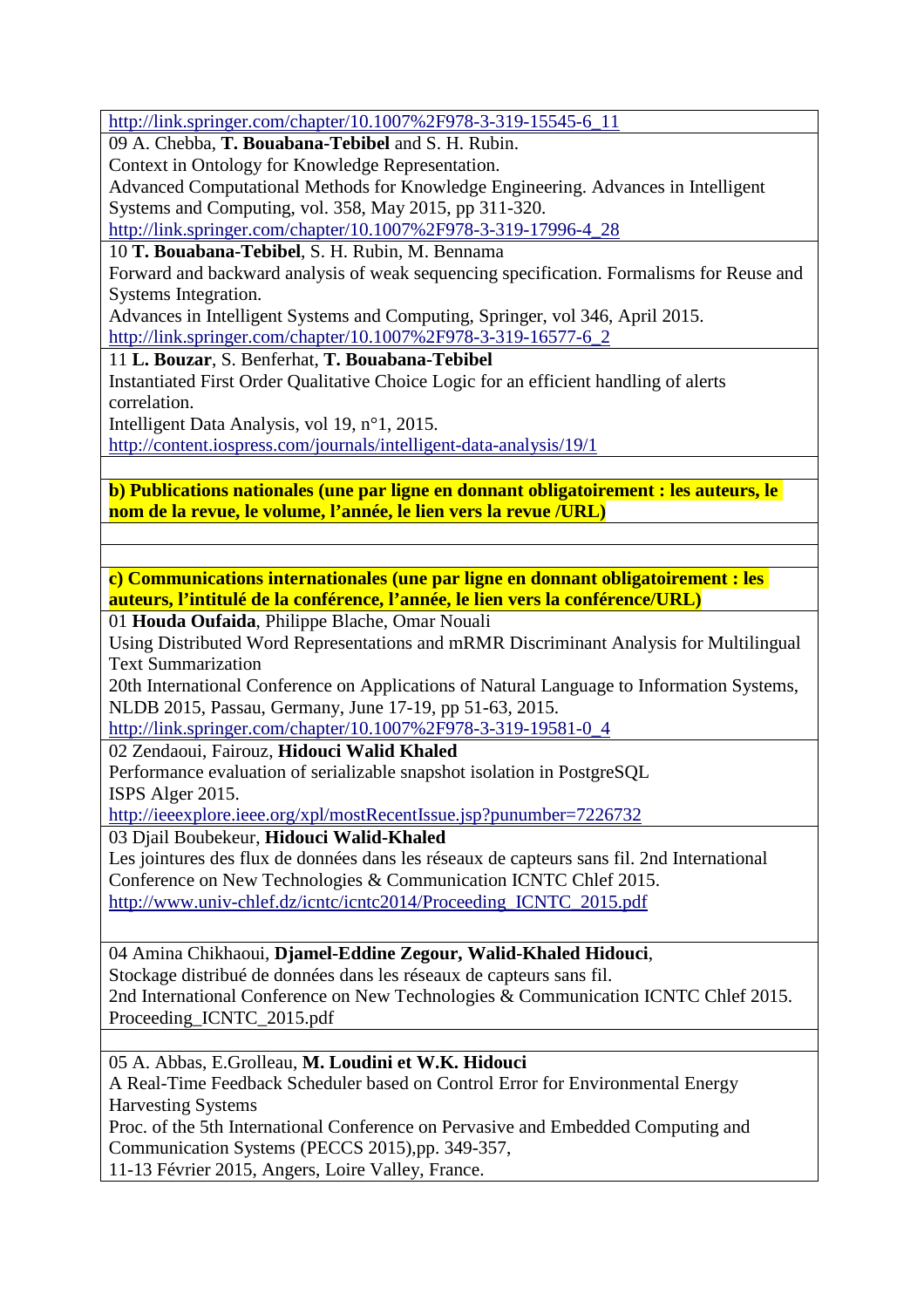http://www.scitepress.org/DigitalLibrary/Link.aspx?doi=10.5220/0005325503490357 06 **M.Anane** et N. Anane SHA-2 Hardware core for Virtex-5 FPGA Proc. of the 12th International Multi-Conference on Systems, Signals & Devices "SSD2015", 16-19 Mars 2015, Mahdia, Tunisie. http://ieeexplore.ieee.org/xpl/login.jsp?tp=&arnumber=7348110&url=http%3A%2F%2Fieee xplore.ieee.org%2Fxpls%2Fabs\_all.jsp%3Farnumber%3D7348110 07 N. Anane et **M.Anane** AES IP for Hybrid Cryptosystem RSA-AES Proc. 12th International Multi-Conference on Systems, Signals & Devices "SSD2015" 16-19 Mars 2015, Mahdia, Tunisie. http://ieeexplore.ieee.org/xpl/login.jsp?tp=&arnumber=7348109&url=http%3A%2F%2Fieee xplore.ieee.org%2Fxpls%2Fabs\_all.jsp%3Farnumber%3D7348109 08 M. Bellemou, **M.Anane**, N. Benblidia et M. Issad FPGA Implementation of Scalar Multiplication over Fp for Elliptic Curve Cryptosystem Proceedings of the 10th IEEE International Design & Test Symposium (IDT'15) 14-16 Décembre 2015, Dead Sea, Jordanie. http://ieeexplore.ieee.org/xpl/mostRecentIssue.jsp?punumber=7383418&filter%3DAND(p\_I S\_Number%3A7396715)&pageNumber=2 09 S. Mallem, A. Zemmache, **C. Yahiaoui** A new Authentication and Key Agreement protocol for SIP in IMS Proceedings of the 12th ACS/IEEE International Conference on Computer Systems and Applications (AICCSA 2015), 17-20 Novembre 2015, Marrakech, Maroc. http://aiccsa.net/website/final-condensed-program 10 **A. Sehad**, Y.Chibani, R.Hedjam and M.Cheriet LBP-Based Degraded Document Image Binarization Proc. of the fifth International Conference on Image Processing Theory, Tools and Applications(IPTA'15), pp.  $213 - 217$ , 10-13 Novembre 2015, Orléans, France. http://ieeexplore.ieee.org/xpl/articleDetails.jsp?arnumber=7367131&searchWithin=%22Auth ors%22:.QT.Abdenour%20Sehad.QT.&newsearch=true 11 A. Djema, Y. Chibani, **A.Sehad**, E. -T. Zemouri, "Blind versus UnblindPerformance Evaluation of Binarization Methods" Proc. of the13th International Conference on Document Analysis and Recognition (ICDAR2015),pp.511-515, 23-26 Août 2015, Prouvé Congress Center, Nancy, France. http://ieeexplore.ieee.org/xpl/articleDetails.jsp?arnumber=7333814&searchWithin=%22Auth ors%22:.QT.Abdenour%20Sehad.QT.&newsearch=true 12 Abdelkrime Aries, **Djamel Eddine Zegour**, **Khaled Walid Hidouci** AllSummarizer system at MultiLing 2015: Multilingual single and multi-document summarization SIGDIAL 2015:16th Annual SIGdial Meeting on Discourse and Dialogue , Prague, September 2015 13 Ahcène Boukorca, Ladjel Bellatreche, **Soumia Benkrid**: HYPAD: Hyper-Graph-Driven Approach for Parallel Data Warehouse Design. ICA3PP (4) 2015: 770-783 14 Sadeg, S., **Hamdad, L**., Benatchba, K., & Habbas, Z. BSO-FS: Bee Swarm Optimization for Feature Selection in Classification IWANN 2015, à Palma du 10-12 JUIN.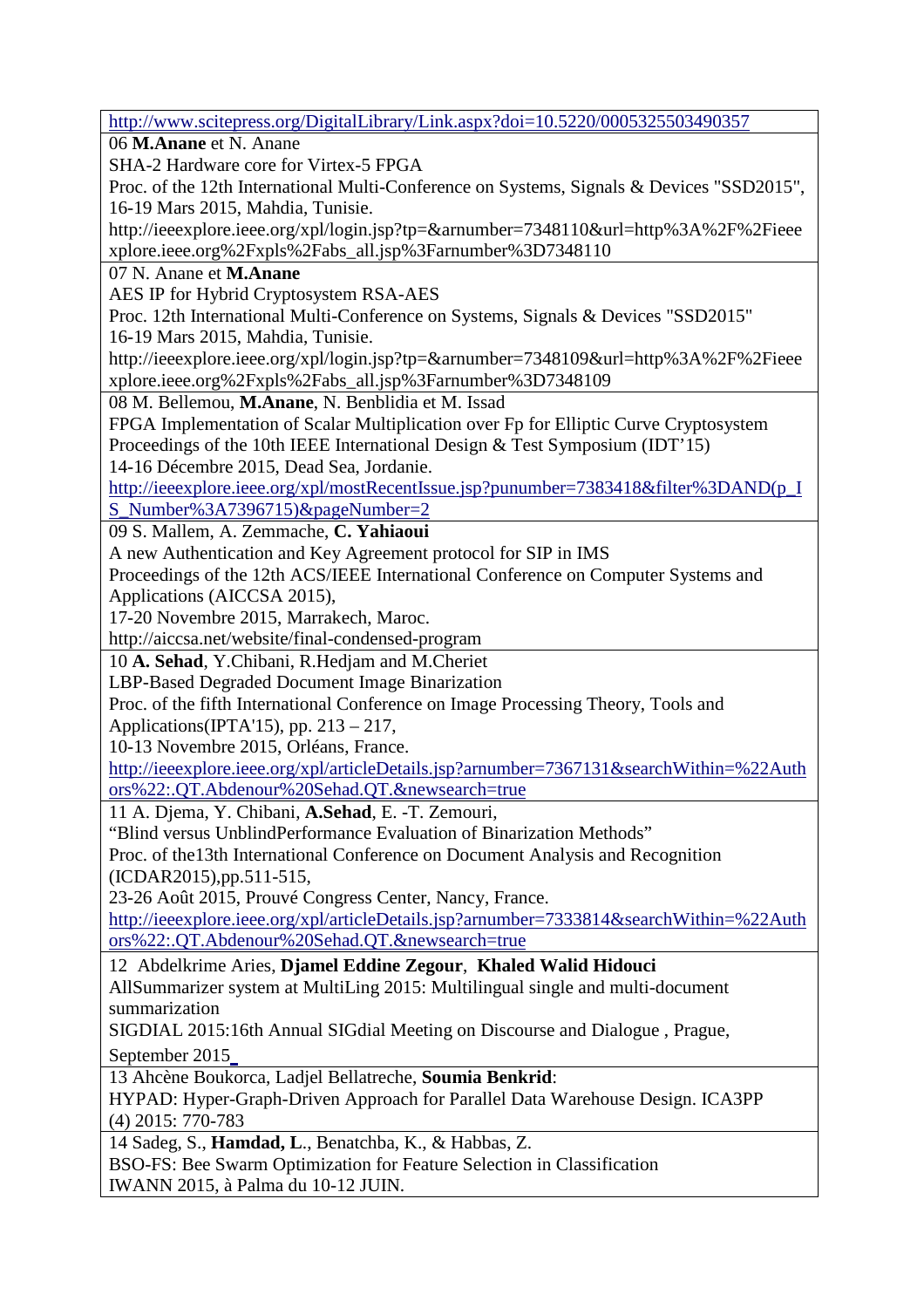Procociding dans Advances in Computational Intelligence (pp. 387-399). Springer International Publishing (2015)

http://iwann.ugr.es/

15 **Hamdad, L**., Abdaoui A., **Belattar, N**., Al Chikha M.

EasySDM (An Integrated and Easy to Use Spatial Data Mining Platform)

KDIR, 12-14 Novembre, Lisbonne.,

Proceedings of the International Conference on Knowledge Discovery and Information Retrieval) , 2015: 394-401.

www.kdir.ic3k.org.

16 Guerrache, F. ,**Haddadou H**,.

An approach for measuring palm print image quality

International Conference on Advanced Communication Systems and signal Processing (ICOSIP'15), 8-9 novembre 2015, Tlemcen.

http://icosip2015.univ-tlemcen.dz/program.html

17 **Selma Khouri**, Ladjel Bellatreche.

Traceability of Tightly Coupled Phases of Semantic Data Warehouse Design.

OTM Conferences 2015. 26-30 October 2015, Rhodes, Greece, pp. 483-500.

http://onthemove-conferences.com/index.php/odbase2015

18 Zouhir Djilani, **Selma Khouri** Understanding User Requirements Iceberg: Semantic Based Approach. MEDI 2015. 26-28 September 2015, Grece, pp. 297-310.

http://delab.csd.auth.gr/medi2015

19 **Selma Khouri**, Sabrina Abdellaoui, Fahima Nader

Avoiding Ontology Confusion in ETL Processes.

ADBIS (Short Papers and Workshops) 2015. 8-11 September 2015, France, pp. 119-126. adbis2015.ensma.fr.

20 **T. Bouabana-Tebibel**, S. H. Rubin, A. Chebba.

Context and Encapsulation Modeling for Knowledge Reuse.

The 16th IEEE International Conference on Information Reuse and Integration – IEEE IRI 2015. San Francisco, USA, August 13-15, 2015.

http://datamining-node08.cs.fiu.edu/iri2015

21 S. H. Rubin, **T. Bouabana-Tebibel**, Y. Hoadjli, K. Habib, B. Y. Belamiri.

On Heuristic Randomization and Reuse as an Enabler of Domain Transference.

The 16th IEEE International Conference on Information Reuse and Integration – IEEE IRI 2015. San Francisco, USA, August 13-15, 2015.

http://datamining-node08.cs.fiu.edu/iri2015

22 **Selma Khouri**, Kamel Semassel, Ladjel Bellatreche

Managing Data Warehouse Traceability: A Life-Cycle Driven Approach.

CAiSE 2015. 8-12 June 2015, Sweden, pp. 199-213.

Caise2015.dsv.su.se

23 A. Chebba, **T. Bouabana-Tebibel** and S. H. Rubin.

Context in Ontology for Knowledge Representation.

3rd International Conference on Computer Science, Applied Mathematics and Applications - ICCSAMA 2015. Metz, France, May 11-13, 2015.

http://www.lita.univ-lorraine.fr/iccsama2015/ICCSAMA

24 Marwa Manaa, Ladjel Bellatreche, Jalel Akaichi, **Selma Khouri**

Towards An Ontology-Based Pivot Model for Spatio-Temporal Sources.

APCCM 2015. 27-30 January 2015, Australia, pp. 109-114.

http://2015.apccm.org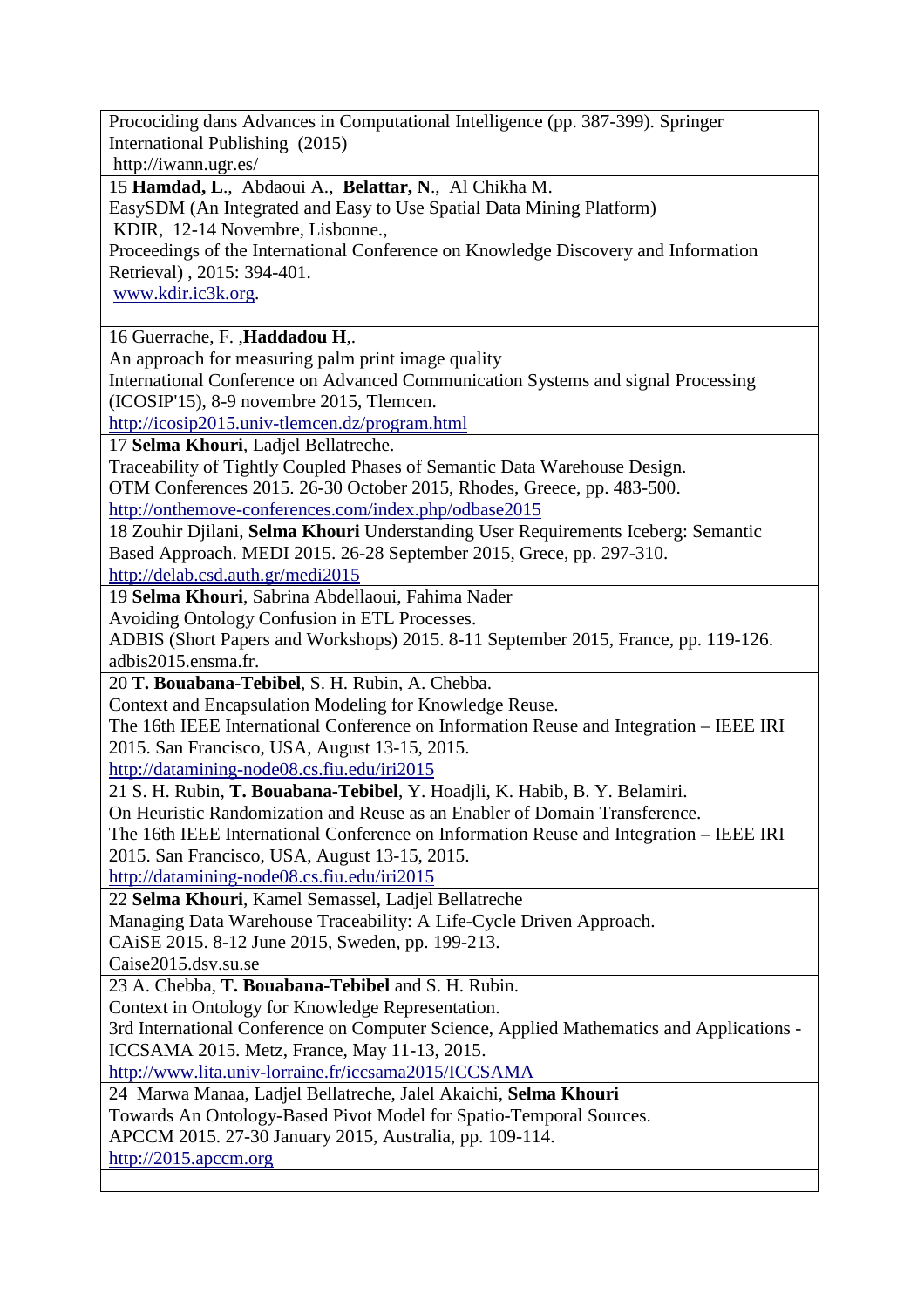d) Communications nationales (une par ligne en donnant obligatoirement : les auteurs, l'intitulé de la conférence, l'année, le lien vers la conférence/URL)

01 S. Brahimi, O. Azouaoui, **M. Loudini**

Neuro-Fuzzy Navigation for a Car-Like Robot in Unknown Environments

Proc. of the International Conference on Automatic control, Telecommunications and Signals (ICATS'15),

16-18 Novembre 2015, University BADJI Mokhtar, Annaba, Algérie.

http://www.icats.ws/Programme\_ICATS2015\_final.pdf

02 B. Djail, **W. K. Hidouci, M. Loudini**

"N-way Local Join : A Technique for N-Way Join in Wireless Sensors Networks" Proc. of the International Conference on Advanced Communication Systems and Signal Processing (ICOSIP 2015),

8-9 Novembre 2015, Tlemcen, Algérie.

http://icosip2015.univ-tlemcen.dz/programme%20ICOSIP%202015%20VF.docx

03 O. Azzouzi et **M. Anane**

"Architectures performantes pour la MixColumn et l'InvMixColumn de l'AES sur circuit FPGA"

Proc. of the 4th edition of the International Conference on the Image and Signal Processing and their Applications (ISPA'15),

6 &7 Septembre 2015, Mostaganem, Algérie.

http://www.univ-mosta.dz/images/conference/2015/Depliant\_ISPA2015.pdf

e) Ouvrage ou participation à la rédaction d'un ouvrage (un par ligne en donnant obligatoirement : les auteurs, l'éditeur, l'année, le lien vers l'ouvrage

01 T. **Bouabana-Tebibel** and S. H. Rubin.

Formalisms for Reuse and Systems Integration.

Advances in Intelligent Systems and Computing, Springer, vol 346, April 2015.

http://link.springer.com/book/10.1007%2F978-3-319-16577-6

## **Mémoires de master soutenus**

| 01 Nom & Prénom de l'étudiant                                                               | Melle DEKICHE Narimen et M. AZZAIZIAHoucem |  |
|---------------------------------------------------------------------------------------------|--------------------------------------------|--|
| Date et lieu                                                                                | <i>Juin 2015</i> à l' <i>ESI</i>           |  |
| Rapporteur                                                                                  | <b>ANANE Mohamed</b>                       |  |
| Intitulé du titre Opérateurs Arithmétiques Performants pour la Cryptographie à clé Publique |                                            |  |
| RSA sur Circuit FPGA                                                                        |                                            |  |
| URL résumé ou version PDF                                                                   |                                            |  |

| 02 Nom & Prénom de l'étudiant                                                  | M. CHAOUCHE Hichem     |  |
|--------------------------------------------------------------------------------|------------------------|--|
| Date et lieu                                                                   | Septembre 2015 à l'ESI |  |
| Rapporteur                                                                     | <b>ANANE Mohamed</b>   |  |
| Intitulé du titre Contribution à la conception d'un système d'authentification |                        |  |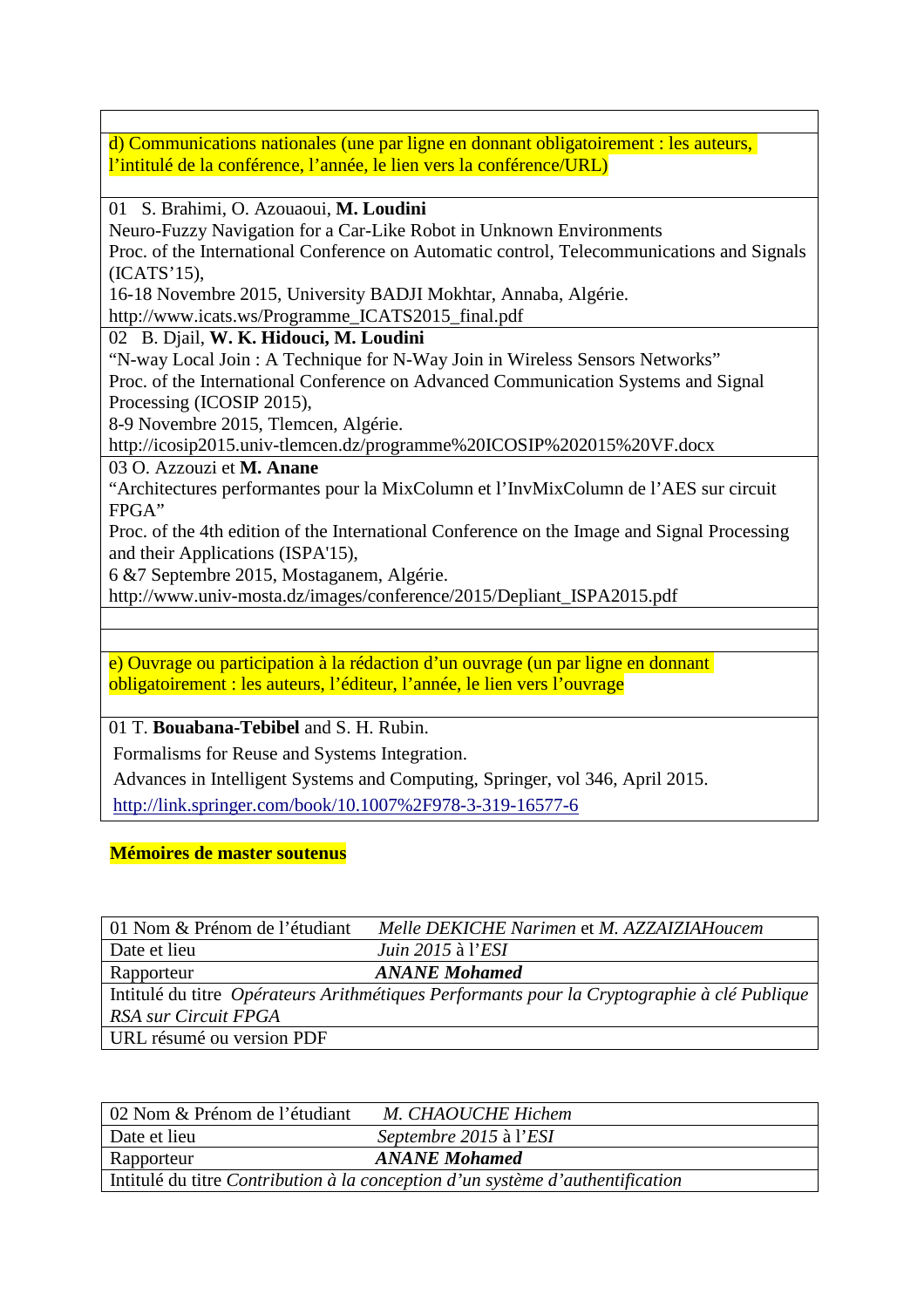| cryptographique embarqué sur FPGA |  |
|-----------------------------------|--|
| URL résumé ou version PDF         |  |
|                                   |  |

| 03 Nom & Prénom de l'étudiant                                                           | Melle CHEMINI Nawa et MelleMEZIANI Kahina                             |  |
|-----------------------------------------------------------------------------------------|-----------------------------------------------------------------------|--|
| Date et lieu                                                                            | Septembre 2015 à l'ESI                                                |  |
| Rapporteur                                                                              | YAHIAOUI Chafia                                                       |  |
| Intitulé du titre Étude et Évaluation des Performances des Algorithmes d'Ordonnancement |                                                                       |  |
|                                                                                         | dans le Sens Downlink dans un Réseau basé sur la Norme LTE/LTE-A (4G) |  |
| URL résumé ou version PDF                                                               |                                                                       |  |
|                                                                                         |                                                                       |  |

| 04 Nom & Prénom de l'étudiant                       | Melle S.MALLEM et Melle A.ZEMMACHE                                                    |
|-----------------------------------------------------|---------------------------------------------------------------------------------------|
| Date et lieu                                        | <i>Juin 2015</i> à l' <i>ESI</i>                                                      |
| Rapporteur                                          | YAHIAOUI Chafia                                                                       |
|                                                     | Intitulé du titre Étude des Menaces et des Aspects de Sécurité dans l'Architecture de |
| Nouvelle Génération : l'IP MultimediaSubsystem(IMS) |                                                                                       |
| URL résumé ou version PDF                           |                                                                                       |

| 05 Nom & Prénom de l'étudiant | M. Yahiaoui Adil                                                                       |
|-------------------------------|----------------------------------------------------------------------------------------|
| Date et lieu                  | Octobre 2015 à l'ESI                                                                   |
| Rapporteur                    | <b>SEHADAbdenour</b>                                                                   |
|                               | Intitulé du titre Détermination de l'Angle d'Inclinaison du Scripte dans les Documents |
| <b>Manuscrits Anciens</b>     |                                                                                        |
| URL résumé ou version PDF     |                                                                                        |

| 06 Nom & Prénom de l'étudiant | : BOURAI N. H & REFFAS F.Z        |
|-------------------------------|-----------------------------------|
| Date et lieu                  | : Mars $2015$                     |
| Rapporteur                    | : D.E ZEGOUR                      |
| Intitulé                      | : Traffic routier : état de l'art |
| URL résumé ou version PDF     |                                   |

| 07 Nom & Prénom de l'étudiant | BERHAIL Ilyas & BOUZNADA Brahim Ilyes |
|-------------------------------|---------------------------------------|
| Date et lieu                  | 11 mars $2015$ à l'ESI, Alger         |
| Rapporteur                    | <b>YESSAD Lamia</b>                   |
| Intitulé                      | Vers une approche hybride BPM-SOA     |
| URL résumé ou version PDF     |                                       |

| 08 Nom & Prénom de l'étudiant | Hadjer TISMELANE                                                                     |
|-------------------------------|--------------------------------------------------------------------------------------|
| Date et lieu                  | <b>MARS 2015 ESI</b>                                                                 |
| Rapporteur                    | <b>S. BENKRID</b>                                                                    |
|                               | Intitulé du titre Mise en place d'un modèle pour la prédiction de la performance des |
| requêtes analytiques          |                                                                                      |
| URL résumé ou version PDF     |                                                                                      |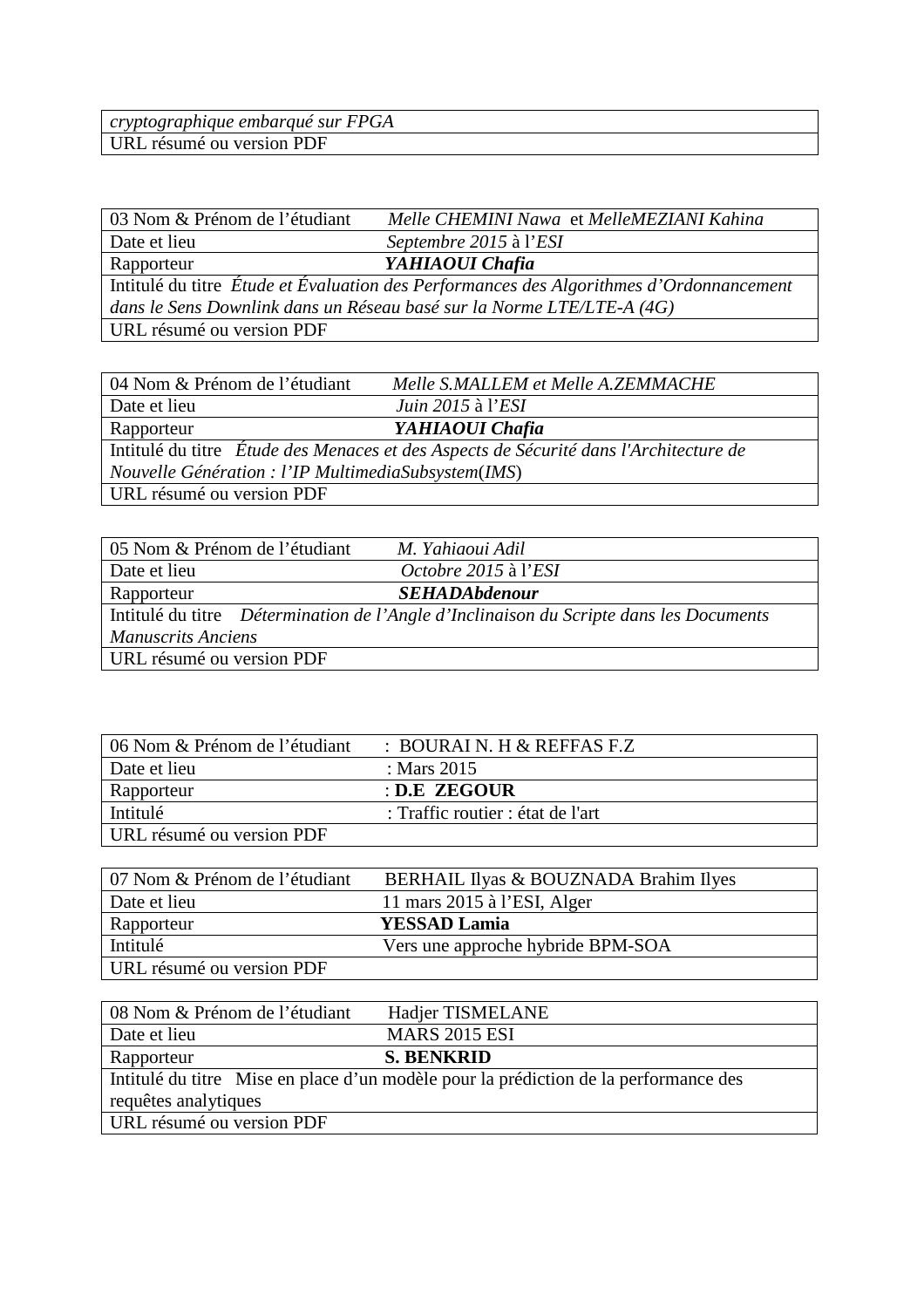| 09 Nom & Prénom de l'étudiant                                                | Belkham Fella et Cherairi Nesrine  |  |
|------------------------------------------------------------------------------|------------------------------------|--|
| Date et lieu                                                                 | Fevrier 2015                       |  |
| Rapporteur                                                                   | <b>L. Hamdad &amp; K. Bentchba</b> |  |
| Intitulé du titre Etude de la contribution du Data Mining dans le Basketball |                                    |  |
| URL résumé ou version PDF                                                    |                                    |  |

| 10 Nom & Prénom de l'étudiant                                              | <b>CHADER Asma &amp; BOUMEDDANE Soumia</b> |
|----------------------------------------------------------------------------|--------------------------------------------|
| Date et lieu                                                               | Mars 2015, ESI                             |
| Rapporteur                                                                 | N. Belattar                                |
| Intitulé du titre Etat de l'art sur l'analyse multidimensionnelle dans les |                                            |
| systèmes d'informations géographiques.                                     |                                            |
| URL résumé ou version PDF                                                  |                                            |

| 11 Nom & Prénom de l'étudiant | <b>MEZIANE</b> Feriel                                                               |
|-------------------------------|-------------------------------------------------------------------------------------|
| Date et lieu                  | Mars 2015, ESI                                                                      |
| Rapporteur                    | N. Belattar                                                                         |
|                               | Intitulé du titre Système de détection des fraudes dans le secteur des automobiles. |
| URL résumé ou version PDF     |                                                                                     |

| 12 Nom & Prénom de l'étudiant                                                  | <b>BELKACEM Ilyasse</b> |
|--------------------------------------------------------------------------------|-------------------------|
| Date et lieu                                                                   | Septembre 2015, ESI     |
| Rapporteur                                                                     | N. Belattar             |
| Intitulé du titre Vers les systèmes de recommandation sensibles aux contextes. |                         |
| URL résumé ou version PDF                                                      |                         |

# **Mémoires de magisters soutenus**

| 01 Nom & Prénom de l'étudiant                                                        | M. BITIT Rahmoune       |  |
|--------------------------------------------------------------------------------------|-------------------------|--|
| Date et lieu                                                                         | 14Décembre 2015 à l'ESI |  |
| Rapporteur                                                                           | <b>LOUDINI Malik</b>    |  |
| Intitulé du titre Équilibrage de Charge dans un Cluster de Serveurs Web par Contrôle |                         |  |
| Rétroactif                                                                           |                         |  |
| URL résumé ou version PDF://www.pnst.cerist.dz/detail.php?id=880941                  |                         |  |

| 02 Nom & Prénom de l'étudiant                                                | M. AZZOUZI Oussama      |  |
|------------------------------------------------------------------------------|-------------------------|--|
| Date et lieu                                                                 | <i>Mai</i> 2015 à l'ESI |  |
| Rapporteur                                                                   | M. KOUDIL & M. ANANE    |  |
| Intitulé du titre Système Embarqué Flexible pour un Chiffrement Hybride      |                         |  |
| Symétrique/Asymétrique                                                       |                         |  |
| URL résumé ou version PDF:// https://www.pnst.cerist.dz/detail.php?id=880862 |                         |  |